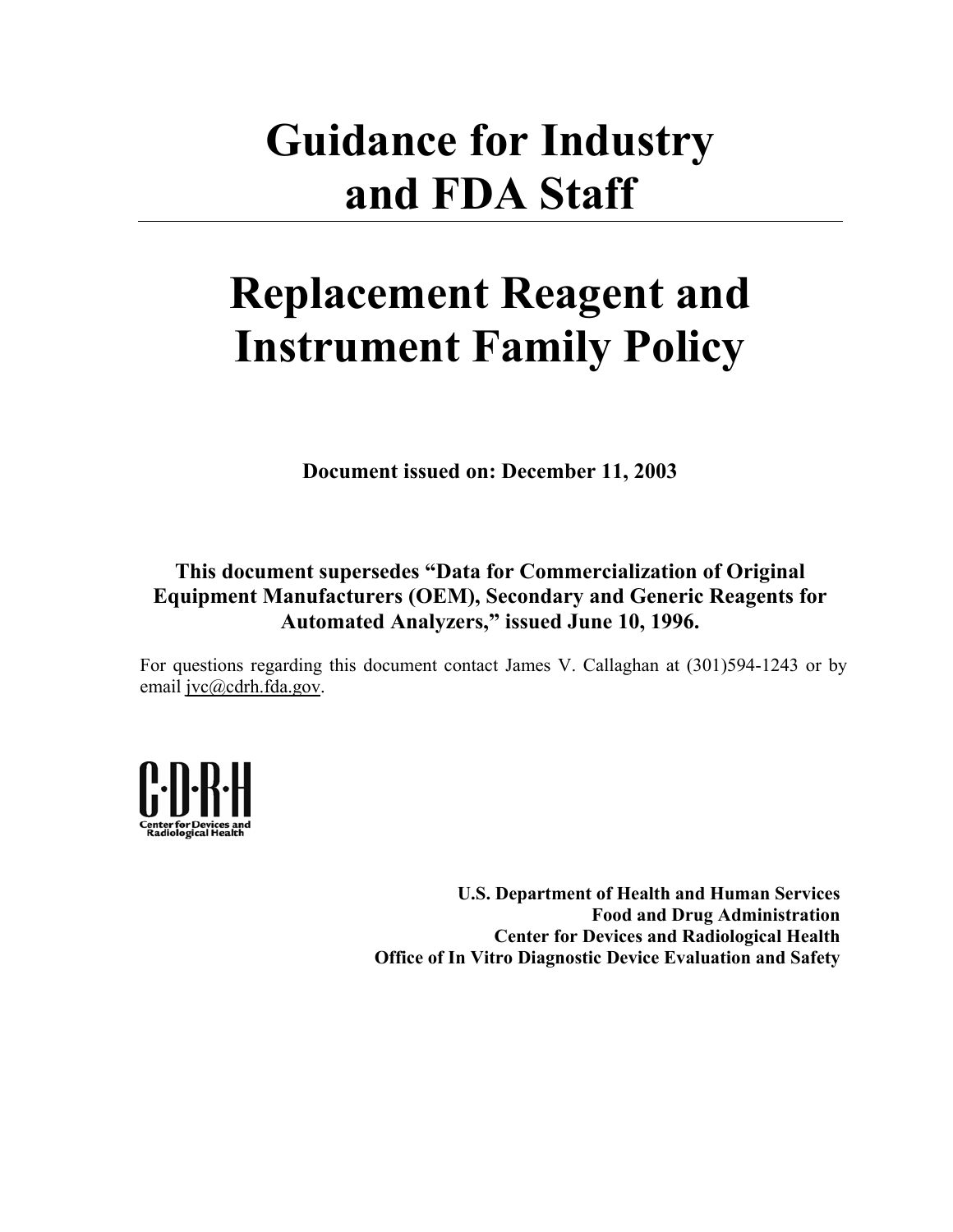## **Preface**

## **Public Comment**

Comments and suggestions may be submitted at any time for Agency consideration to Dockets Management Branch, Division of Management Systems and Policy, Office of Human Resources and Management Services, Food and Drug Administration, 5630 Fishers Lane, Room 1061, (HFA-305), Rockville, MD, 20852.

When submitting comments, please refer to the exact title of this guidance. Comments may not be acted upon by the Agency until the document is next revised or updated.

## **Additional Copies**

Additional copies are available from the Internet at:

[http://www.fda.gov/cdrh/oivd/guidance/950.html,](http://www.fda.gov/cdrh/oivd/guidance/950.html) or to receive this document by fax, call the CDRH Facts-On-Demand system at 800-899-0381 or 301-827-0111 from a touch-tone telephone. Press 1 to enter the system. At the second voice prompt, press 1 to order a document. Enter the document number (950) followed by the pound sign (#). Follow the remaining voice prompts to complete your request.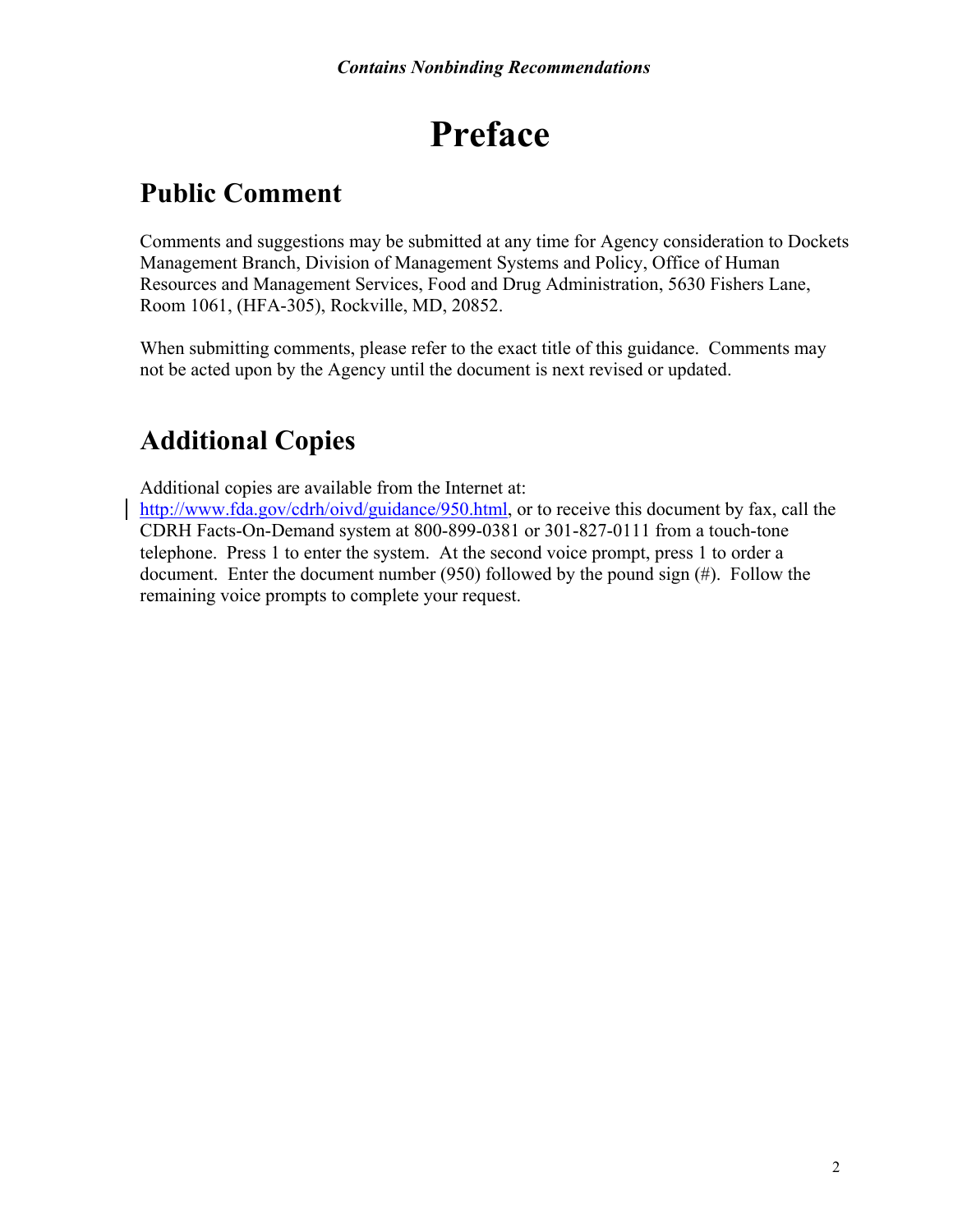## **Table of Contents**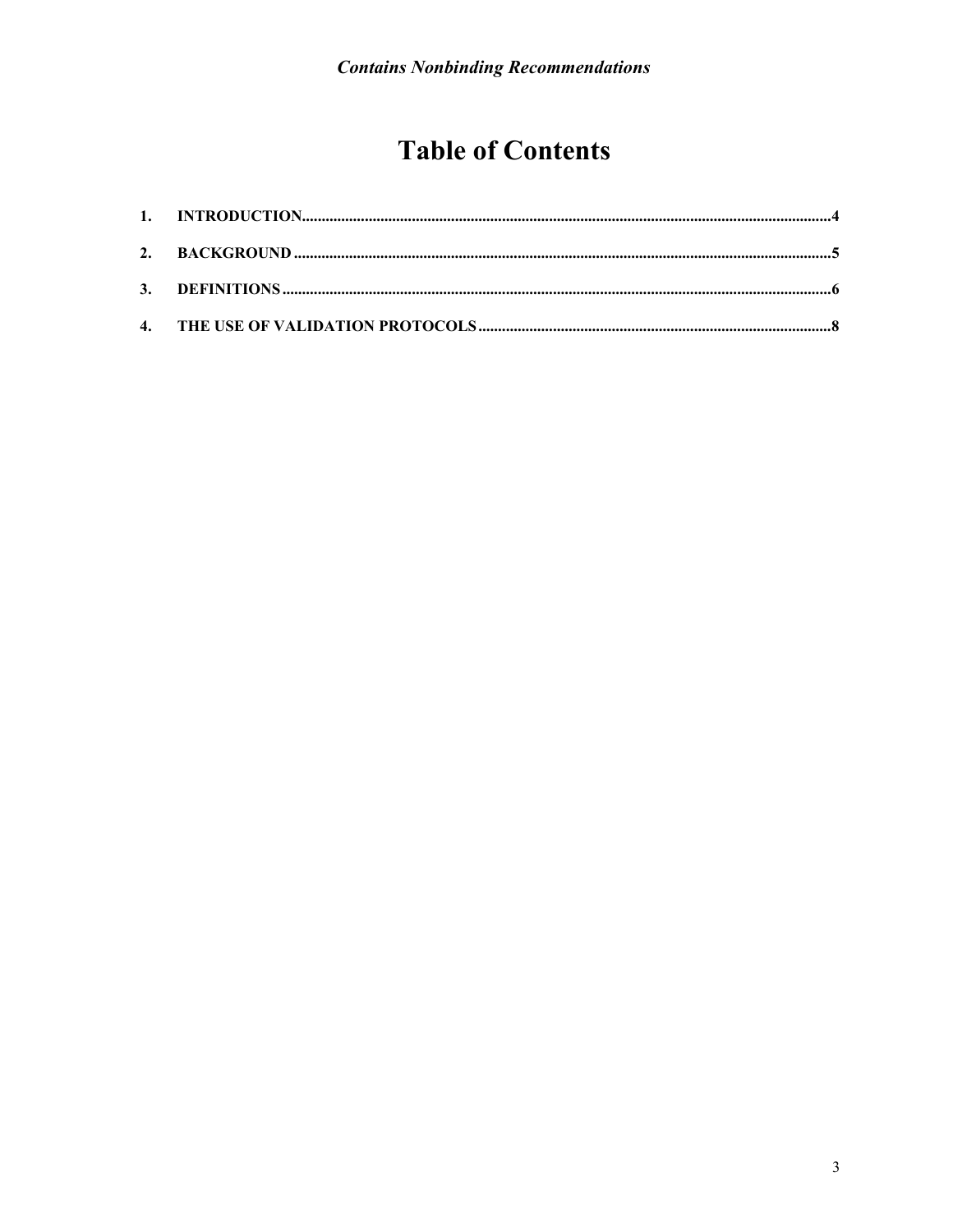## **Guidance for Industry and FDA Staff**

## **Replacement Reagentand Instrument Family Policy**

*This guidance represents the Food and Drug Administration's (FDA's) current thinking on this topic. It does not create or confer any rights for or on any person and does not operate to bind FDA or the public. You can use an alternative approach if the approach satisfies the requirements of the applicable statutes and regulations. If you want to discuss an alternative approach, contact the FDA staff responsible for implementing this guidance. If you cannot identify the appropriate FDA staff, call the appropriate number listed on the title page of this guidance.* 

## <span id="page-3-0"></span>**1. Introduction**

The Replacement Reagent and Instrument Family Policy (RR-Policy) is intended to provide you, the device manufacturer, with information about validating and documenting changes to cleared test systems that do not significantly affect the safety and effectiveness of the device.

This guidance document addresses only previously cleared reagents and instruments. It describes a mechanism for adding either a cleared reagent to a previously cleared instrument, or a new instrument family member to a previously cleared instrument family. OIVD has developed this alternative approach to assist you in meeting the 510(k) requirements for changes that might initially appear significant, but with proper validation it is demonstrated these changes do not significantly affect the safety and effectiveness of cleared devices. FDA believes that, before market introduction, if you evaluate your modified device against predefined acceptance criteria using a proper validation protocol, you establish sufficient control for assuring the safety and effectiveness for minor device modifications.

This guidance document supersedes the guidance entitled, "Data for Commercialization of Original Equipment Manufacturers (OEM), Secondary and Generic Reagents for Automated Analyzers" and reflects existing CDRH practice. This guidance document updates terminology and provides direction based on current FDA policies that incorporate lessons learned and least burdensome principles. This guidance document relies on "Deciding When to Submit a 510(k) for a Change to an Existing Device" and provides recommendations on the types of documentation that should be kept on file at your facility, thus eliminating add-to-files for a change to a device that falls within the scope of this guidance document.<sup>[1](#page-3-1)</sup>

<span id="page-3-1"></span> $\overline{a}$ 1 http://www.fda.gov/cdrh/ode/510kmod.html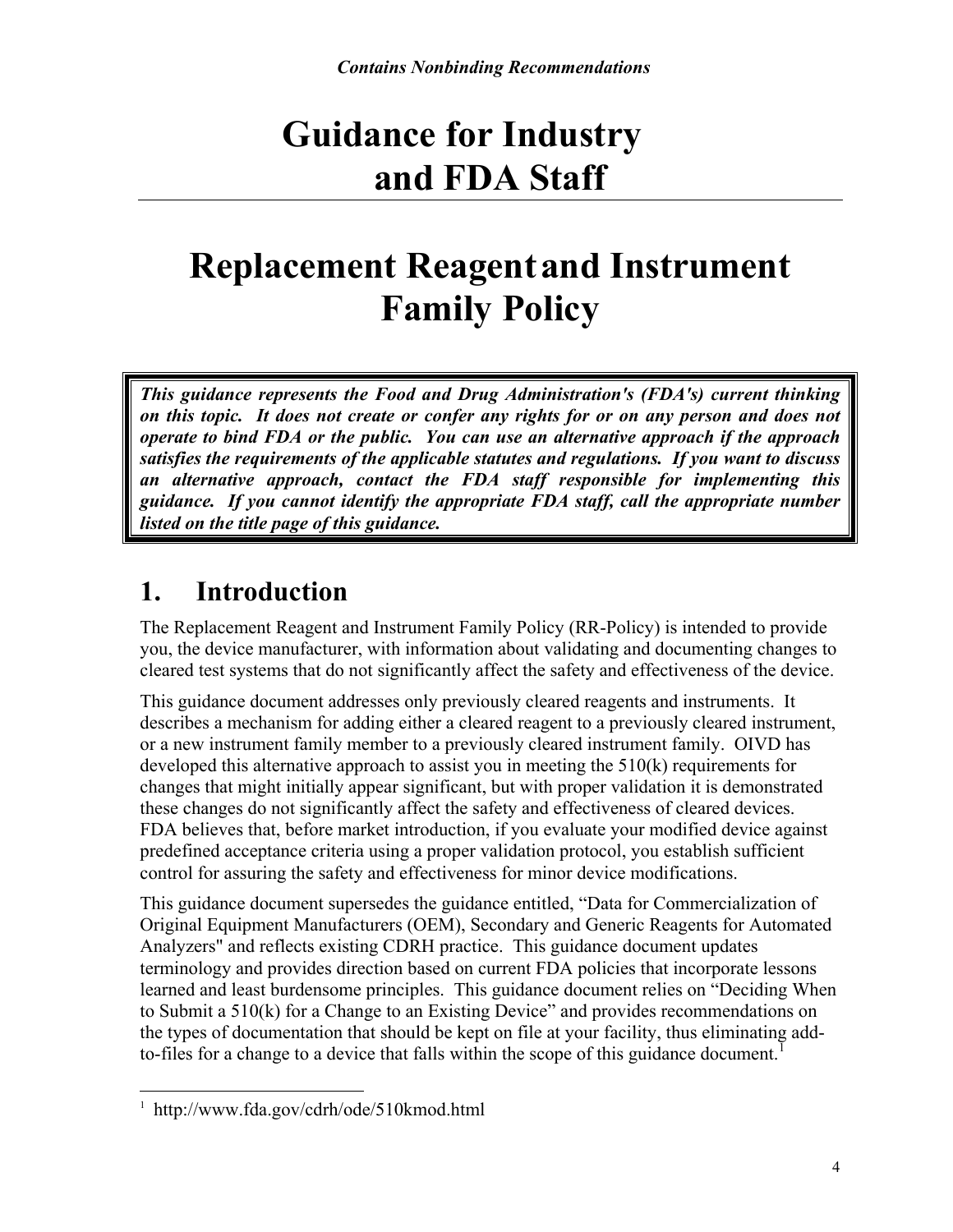FDA's guidance documents, including this guidance, do not establish legally enforceable responsibilities. Instead, guidances describe the Agency's current thinking on a topic and should be viewed only as recommendations, unless specific regulatory or statutory requirements are cited. The use of the word *should* in Agency guidances means that something is suggested or recommended, but not required.

## **The Least Burdensome Approach**

The issues identified in this guidance document represent those that we believe need to be addressed before your device can be marketed. In developing the guidance, we carefully considered the relevant statutory criteria for Agency decision-making. We also considered the burden that may be incurred in your attempt to follow the guidance and address the issues we have identified. We believe that we have considered the least burdensome approach to resolving the issues presented in the guidance document. If, however, you believe that there is a less burdensome way to address the issues, you should follow the procedures outlined in the "A Suggested Approach to Resolving Least Burdensome Issues" document. It is available on our Center web page at: [http://www.fda.gov/cdrh/modact/leastburdensome.html.](http://www.fda.gov/cdrh/modact/leastburdensome.html)

## <span id="page-4-0"></span>**2. Background**

This guidance document seeks to clarify how you can validate device performance and maintain proper documentation at your facility. The policy applies to clinical laboratory testing systems intended for use by clinical laboratory professionals. The RR-Policy does not apply to exempt general purpose reagents or to the following devices or changes that are generally considered significant (21 CFR 807.81); such as:

- systems intended for over-the-counter (OTC) use,
- systems intended for professional home use,
- devices intended for point of care (POC) use,
- class III devices,
- changes in the intended use of a cleared product, or
- devices intended for use in support of blood banking practices.

The following table and regulatory scenarios are designed to help you determine the appropriate regulatory pathway. For help in process flow, see**: "Decision Chart for Cleared Reagents and New Analyzers in Instrument Family."**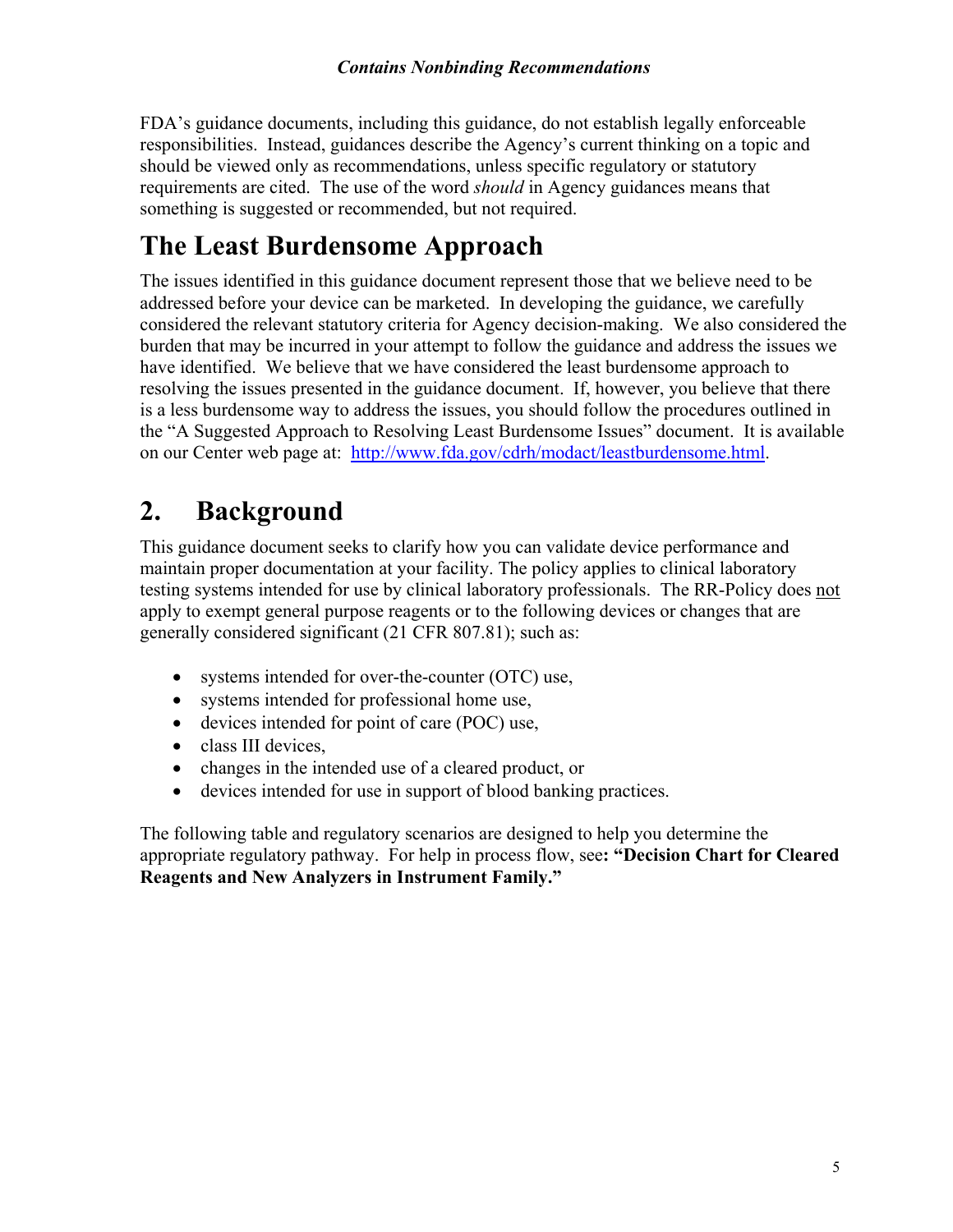| <b>Test System Current Regulatory Status</b> |                |                 |  |  |  |  |
|----------------------------------------------|----------------|-----------------|--|--|--|--|
|                                              | <b>Cleared</b> | New/not cleared |  |  |  |  |
| Reagent                                      |                |                 |  |  |  |  |
| <b>Instrument</b>                            |                |                 |  |  |  |  |

#### **Regulatory status:**

 $A + C$  = Replacement reagent policy

 $B + C = new 510(k)$ 

 $B + D = new 510(k)$ 

 $A + D =$  new 510(k) unless the instrument belongs to a cleared family, in which case the replacement reagent policy applies.

### <span id="page-5-0"></span>**3. Definitions**

**REAGENTS** are any of the necessary substances that produce or catalyze reactions that allow an analyte to be detected and measured. FDA-cleared calibrator and quality control material are also considered reagents for RR-policy purposes. Changes to calibrator or quality control material involving the addition of new analytes are significant changes requiring a  $510(k)$  and thus do not fall under this policy and require a new  $510(k)$  (21 CFR 807.81).

**Generic Reagents** are intended for use manually or with any open system. They offer alternatives for laboratory users who assume responsibility for performance validation.

**OEM (original equipment manufacturer) Reagents** are dedicated for use with a specific analyzer (closed/partially closed system). They can be produced by the analyzer manufacturer (OEM) or obtained from a supplier.

**Replacement Reagents** (also known as secondary reagents) are generic reagents produced for use with specified analyzers by suppliers other than an OEM supplier. Replacement reagents may be marketed and labeled for one specific analyzer or may claim multiple analyzers.

**ANALYZERS** are computer-controlled devices that produce an analytical result from an applied sample by reading a generated signal and modifying or translating the signal into a result.

The **Principle of Analysis** is based on the assay method (e.g., antibody antigenic reaction schemes), assay calibration (e.g., one point versus multiple point), and mode of detection (e.g., photometric or fluorimetric).

An **instrument** refers to the pre-analytic, analytic, and/or post-analytic components including: mechanisms for sampling, processing and measuring human specimens, hardware for detection, and associated controlling software.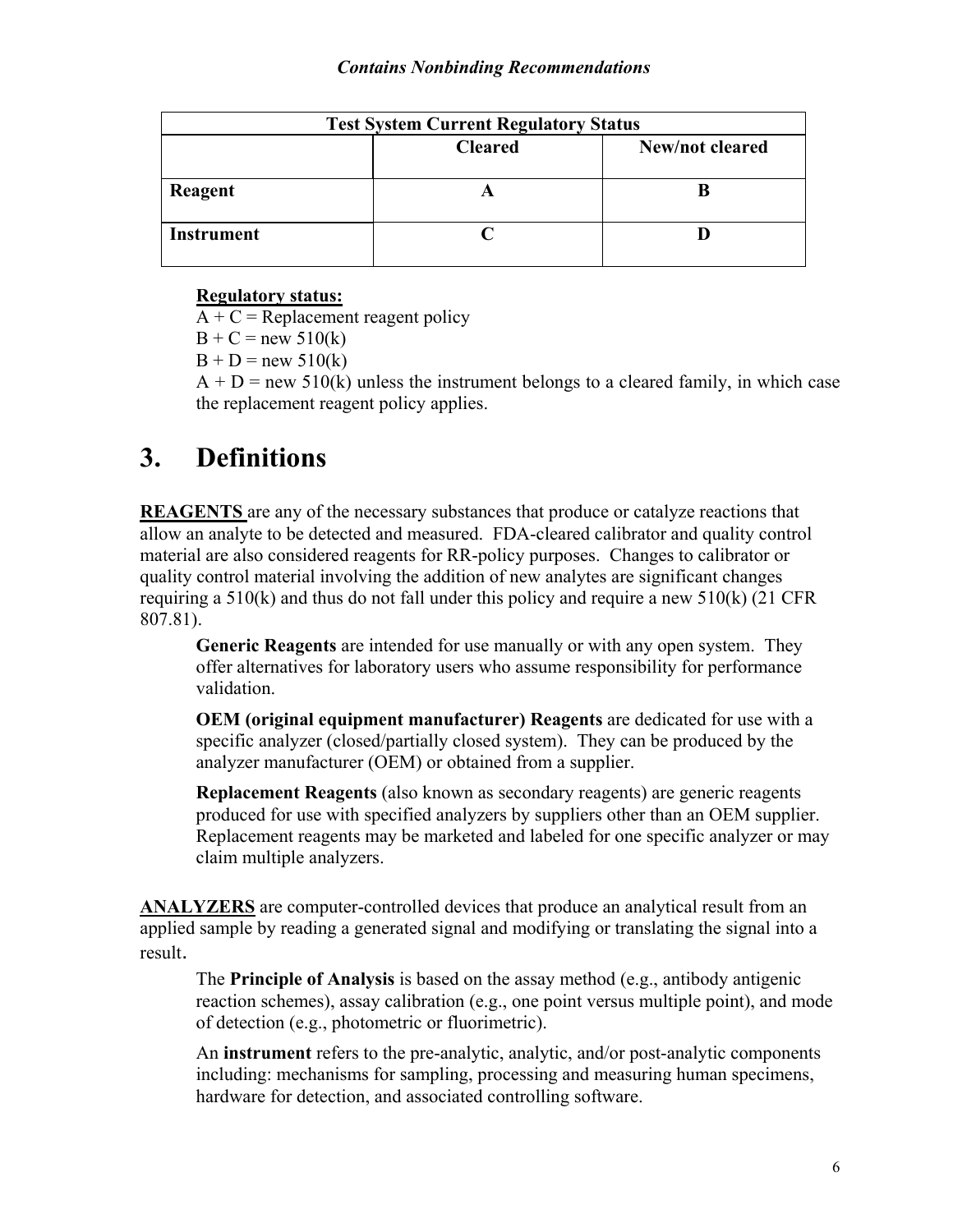#### *Contains Nonbinding Recommendations*

**Closed systems** are analyzers and OEM reagents provided by the same manufacturer and intended by the manufacturer to be used only in combination with each other.

**Partially closed systems** are analyzers and OEM reagents provided by the same manufacturer that are intended to be used in combination. The analyzers may also be intended to be used with "secondary" reagents for the analysis of analytes for which the manufacturer does or does not provide reagents. In the latter case, the analyzer serves as a general purpose analyzer in an open system.

**Open systems** are analyzers manufactured with general purpose features for use only with "secondary reagents."

An **instrument family** consists of similar analyzers made by one manufacturer that yield the same analytic result from samples of the same specimen within stated tolerance limits. Different members of the family may have different pre- and postanalytic accessories such as sampling and processing devices or automated data handling and reporting but should fall within the concept of a device family. A device family refers to a group of two or more devices manufactured by or for the same manufacturer and having the same:

- 1. Basic design and performance characteristics related to device safety and effectiveness that share a common *Design History File (DHF)* (See 21 CFR  $820.30(i)$ ),
- 2. Intended use and function, and
- 3. Device classification and product code.

A **new instrument family member** is an instrument that has a modification to any instrument family member in either the hardware or software that is beyond a name or cosmetic change, but does not include a change in analytical technology, such as going from photometric to chemiluminescent-based technology. The instrument should fit within the above definition of instrument family.

**Representative family member** is an instrument family member that best represents the basic design of the family, not necessarily the most recent addition to the family. The representative instrument should not be so far removed from the original so as to become a new instrument (i.e., significant design or software changes).

A **test system** is composed of all test components required to perform an *in vitro* diagnostic test, i.e., clinical laboratory analyzer, reagents calibrators and controls.

#### **LABELING**

The **Operator Manual** is labeling that accompanies the instrument. It includes instructions for how to operate the instrument.

The **Package Insert** is reagent labeling that provides instructions for performing the assay.

The **Application Sheet** typically contains analyzer settings, volumes, and parameters to assist laboratories in implementing the use of secondary reagents with open analyzer systems. An application sheet implies adequate performance for the reagent on the analyzer(s).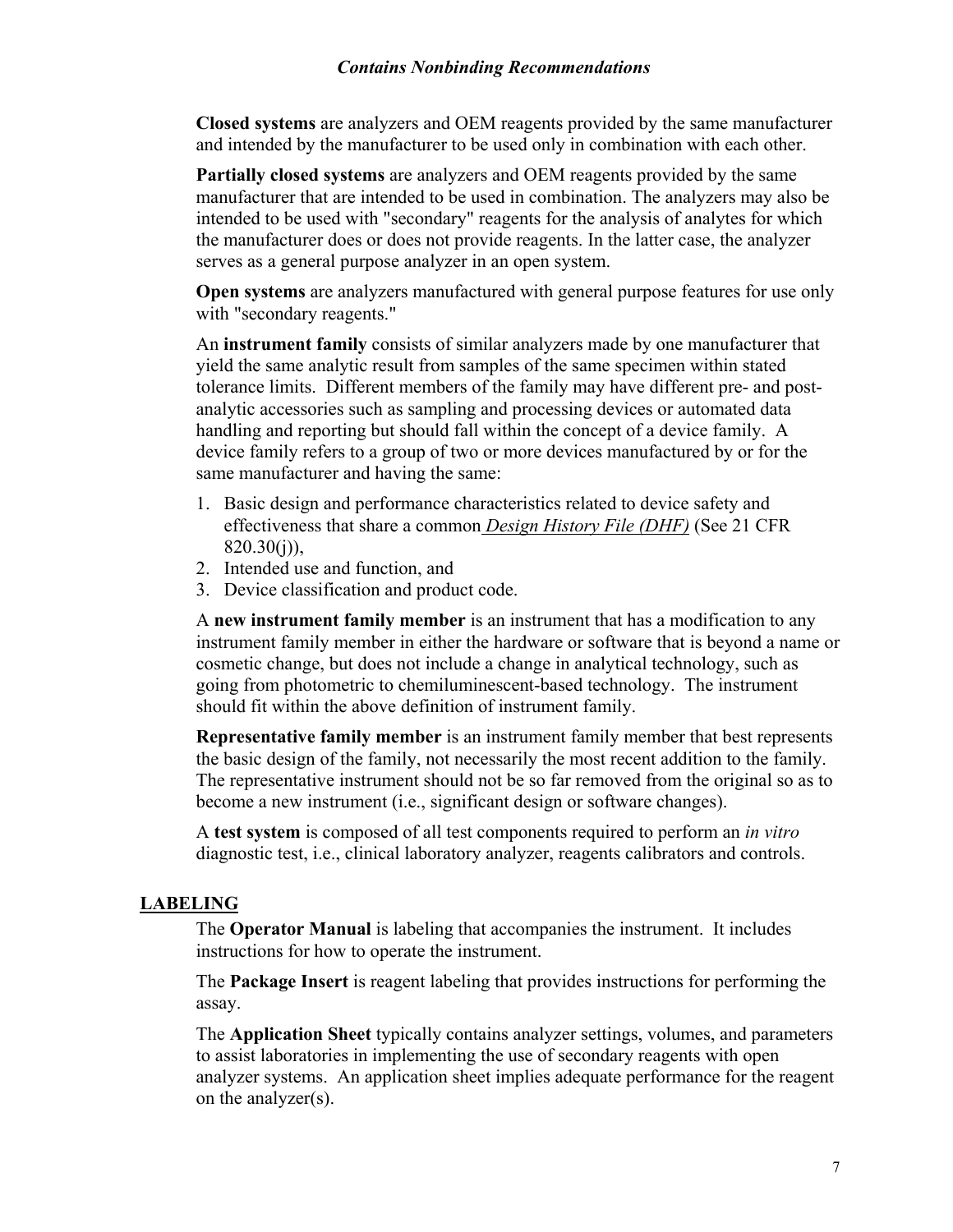#### **HIGH RISK DEVICE**

IVDs can be high risk to the extent that information from the device generates a misdiagnosis that may result in significant morbidity or mortality.

### <span id="page-7-0"></span>**4. The Use of Validation Protocols**

Before you can apply the replacement reagent policy, FDA should have on file an original 510(k) for a new, non-exempt reagent used with a representative instrument family member. Either the instrument or reagent manufacturer can submit the  $510(k)$ . In order to claim replacement reagent use on an instrument/analyzer, the analyzer should have the capabilities to run the assay method (e.g., immunoassay) as described in the original  $510(k)$ .

First, we recommend that you develop a protocol and acceptance criteria for validating your proposed instrument/reagent combination based on the evaluation protocols used in the original device clearance. Your protocol and predetermined acceptance criteria can then serve to validate the use of different analyzers with the cleared reagents anytime in the future, or can be used to introduce a new family member instrument. We recommend that the criteria for reagents be assay specific and designed to challenge the performance characteristics of the assay. Criteria for the introduction of a new instrument family member should be method specific, but general enough to evaluate all analytes within each method, and designed to challenge the performance characteristics of all assays.

Second, we recommend that your protocol describe the studies that you believe should be completed and stipulate the acceptance criteria for each performance parameter (e.g., method comparison, precision, reference range; see **Study Types table**). You should develop the protocol before you try to validate a reagent on a new instrument platform or a new instrument family member. We recommend that you document why a particular study may not be applicable to your device (if appropriate). An appropriately designated individual(s) should sign and date the protocol, and keep it on file at the site responsible for validation.

Finally, we recommend that you document that the instrument/reagent combination meets the predetermined acceptance criteria that you provided in your validation protocol. You should collect these data prior to marketing each new combination, and maintain appropriate records at the site performing the validation (see also 21 CFR Part 820.180 (Subpart M – Records))

Any modifications to the protocol on file or failure of the test system to meet the acceptance criteria may require a new  $510(k)$ . We usually recommend a Special  $510(k)$  in this instance. You may contact OIVD for assistance in determining if you need to file a 510(k).

#### **ELIMINATION OF ADD-TO-FILE**

In the past, manufacturers submitted add-to-files containing validation protocol and acceptance criteria before introducing a modified test system. Based on our experience with the RR-Policy, we believe proper validation protocols are sufficient controls for device modifications consistent with the intent of the policy (i.e., modifications that do not affect the safety and effectiveness of the device). As a result, you no longer need to submit an add-tofile prior to marketing different reagent/instrument combinations (including new family members) when both have been previously cleared. As discussed in this document, you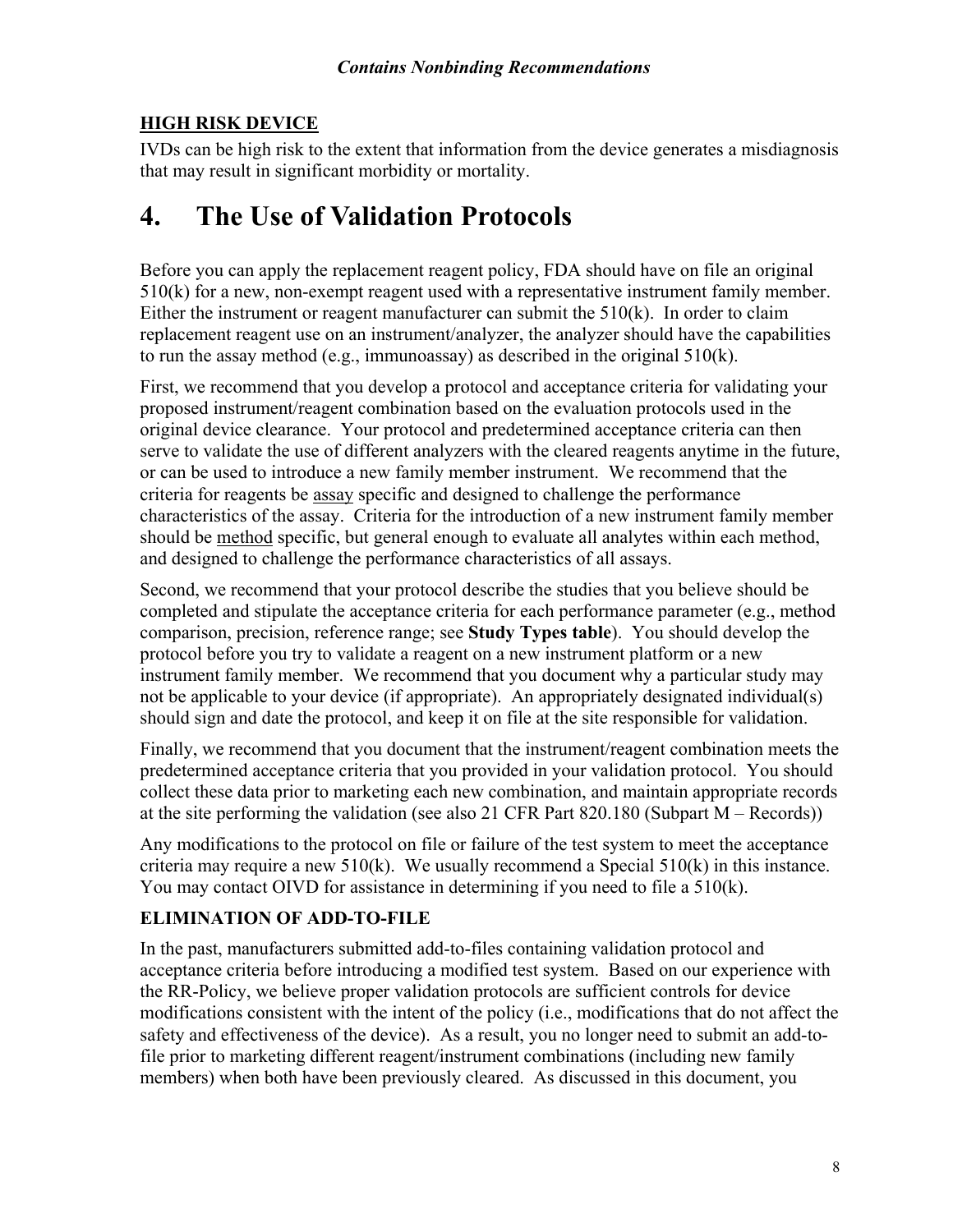should document and maintain on file your protocols, data analyses, and acceptance criteria (see 21 CFR 820.180).

#### **Clinical Laboratory Improvement Amendments (CLIA) CATEGORIZATION**

Under CLIA, tests are categorized according to their complexity (42 CFR 493.5). We recommend that when you request CLIA categorization for a different reagent/instrument combination or new family member additions, you also submit the labeling with sufficient detail for FDA to determine categorization. Replacement reagents should have a package insert and/or application sheet, and each new instrument family member needs instructions for use (e.g., a quick reference guide, the setup section, or operational steps taken from the operators' manual). When requesting CLIA categorization for a test system combination that falls within the scope of this policy, you should clearly designate the request as "For CLIA Categorization Only" (see Draft Guidance for Industry and/or for FDA Reviewers/Staff and/or Compliance - Guidance for Administrative Procedures for CLIA Categorization<sup>[2](#page-8-0)</sup>).

#### **INSTRUMENT CLASSIFICATION**

Although most automated clinical analyzers by themselves are class I and exempt from 510(k), reagent/instrument systems are considered *"combination devices[.3](#page-8-1) "* FDA's Guidance on the CDRH Premarket Notification Review Program provides:

In its review of the  $510(k)$ , the Center will subject the "combination device" to the same sorts of questions and documentation requirements that are applied to a single device. When such a device is found to be SE, it combines devices from different classes and is *classified in the highest of the predicate device classifications* unless the combined devices are regulatable as separate articles, e.g., they are detachable. In that case, the separately regulatable articles will be regulated in separate classes.

A 510(k) may be necessary if the claim associated with the reagent in the system meets the definition for a class I reserved or class II device (21 CFR 860.3; see also the limitations to exemptions under 21 CFR 862.9, 864.9 or 866.9). The analyzer manufacturer can use any cleared non-exempt reagent or can jointly seek clearance for a new reagent along with the instrument. If a 510(k) is necessary, we recommend that you refer to FDA's "Guidance on the CDRH Premarket Notification Review Program 6/30/86 (K86-3)" [http://www.fda.gov/cdrh/k863.html.](http://www.fda.gov/cdrh/k863.html)

#### **SPECIAL 510(k)**

 $\overline{a}$ 

A special 510(k) is an alternate means of pre-market notification to a traditional 510(k). The Special 510(k) is a least burdensome mechanism for reporting significant modifications to a previously cleared device (e.g., major design changes; however, modifications to intended use require a traditional  $510(k)$  (21 CFR 807.81)). A special  $510(k)$  may be submitted when the modified test system does not meet acceptance criteria of the validation protocol, but otherwise meets all the RR-Policy requirements. See decision flowchart.

<span id="page-8-0"></span><sup>&</sup>lt;sup>2</sup> http://www.fda.gov/cdrh/ode/guidance/1143.html

<span id="page-8-1"></span><sup>&</sup>lt;sup>3</sup> The combination of a drug and a device is known as a "combination product".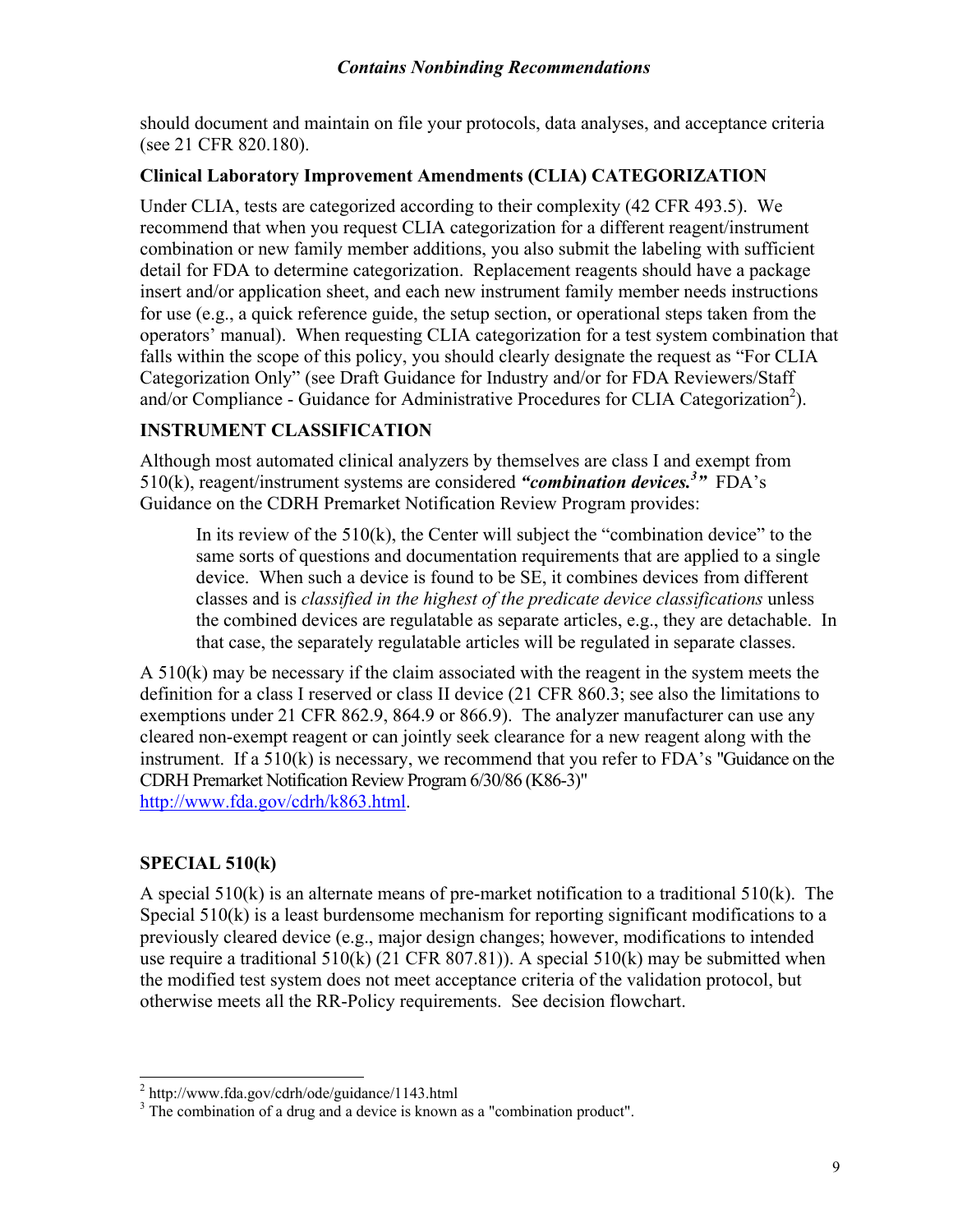## **Decision Chart for Cleared Reagents and New Analyzers in Instrument Family**

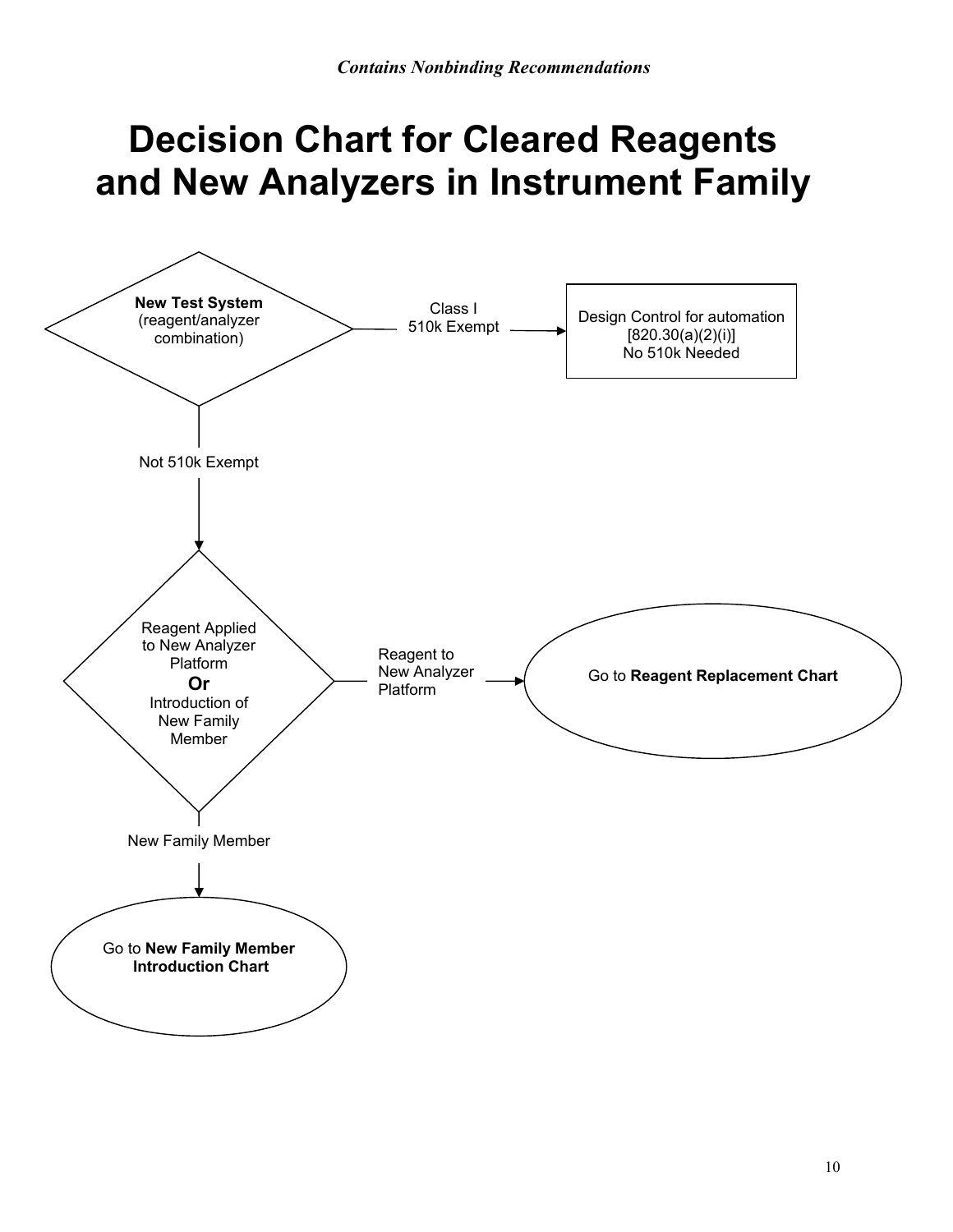## **New Family Member Introduction Chart**

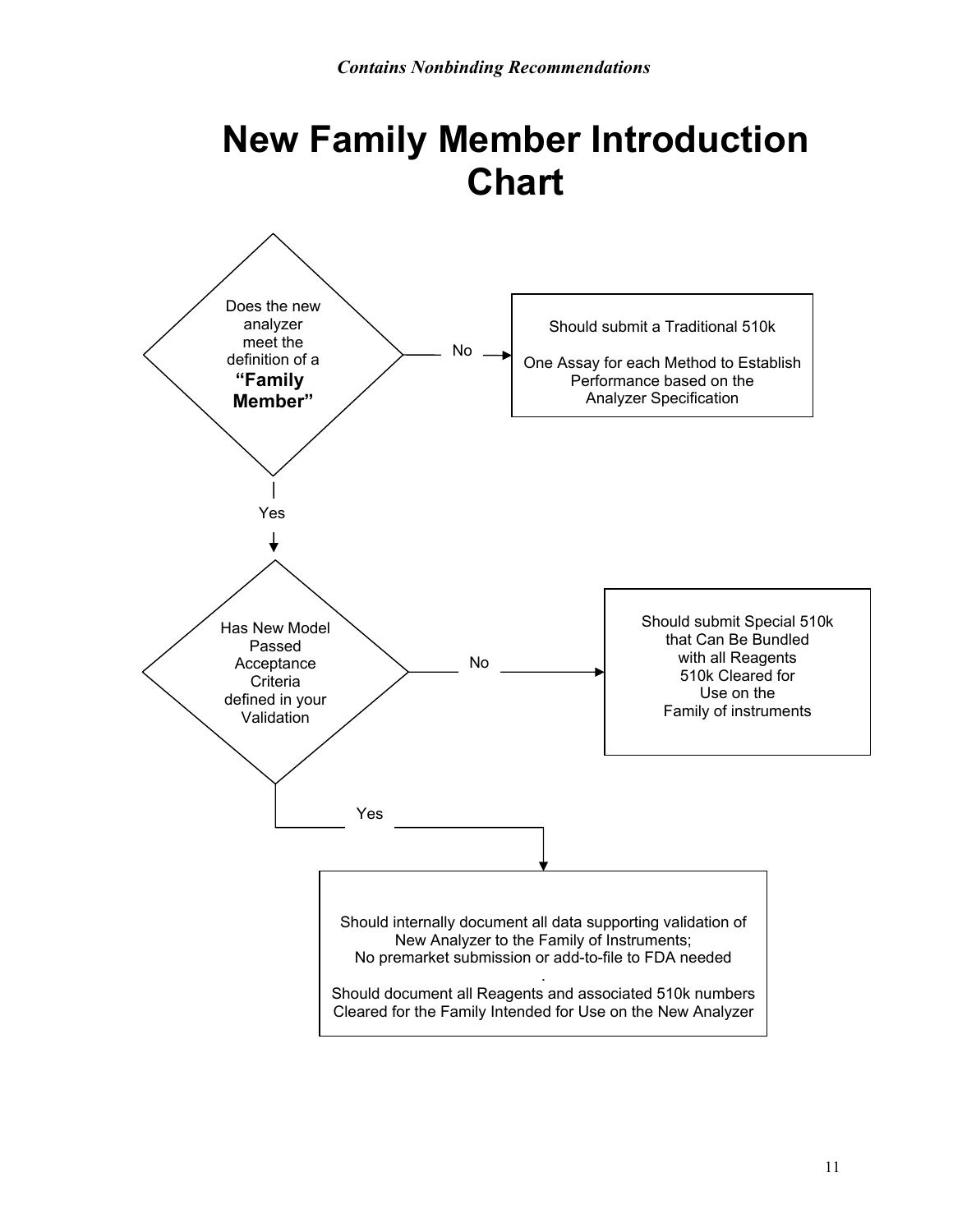